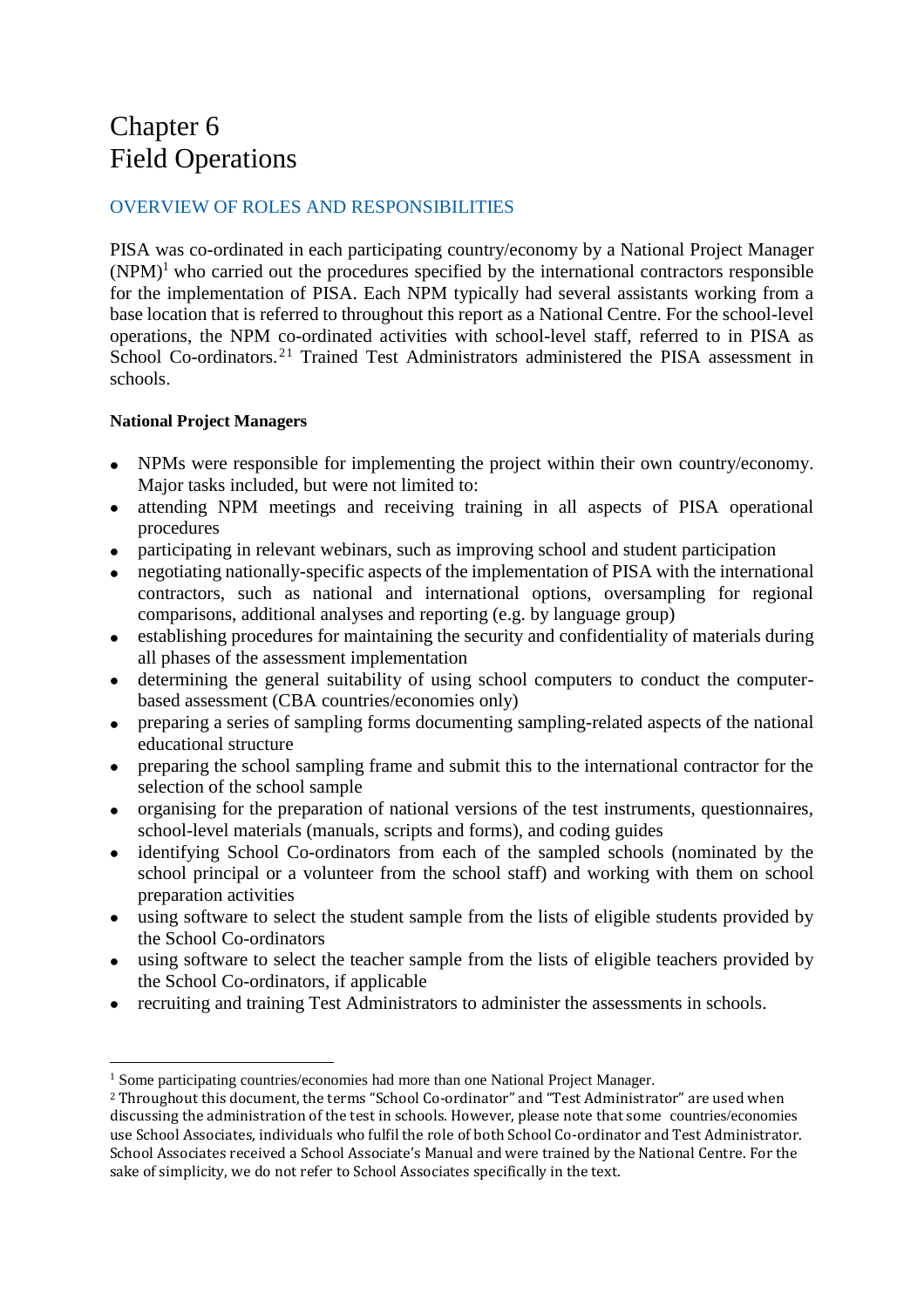- nominating suitable persons to work on behalf of the international contractors as external PISA Quality Monitors (PQMs) to observe the assessment administration in a selection of schools (Main Survey only)
- monitoring the completion of School Questionnaires
- monitoring the completion of Teacher Questionnaires (if applicable)
- monitoring the completion of Parent Questionnaires (if applicable)
- monitoring the FT and MS school and student participation<br>• recruiting and training coders to code the onen-ended test if
- recruiting and training coders to code the open-ended test items and the occupational data on questionnaires
- arranging for the data entry of the test responses, Student Questionnaire responses, and School Questionnaire responses completed on hard copy (paper-based assessment (PBA) countries/economies)
- submitting the national database to the international contractor
- arranging for the transmission of School Questionnaire and Teacher Questionnaire (if applicable) and responses completed online
- arranging for the coding and data management
- reporting on the Parent Questionnaire (if applicable) or other options (if applicable)
- submitting a written review (Field Trial Review Form and Main Survey Review Form) of PISA implementation activities following the assessments.

A National Project Manager's Manual provided detailed information about the duties and responsibilities of the NPM. Supplementary manuals, with detailed information about specific aspects of the project, such as sampling, were also provided and are described in the relevant chapters.

#### **School Co-ordinators**

School Co-ordinators were responsible for organizing school-related activities with the National Centre and the Test Administrators. A School Co-ordinator's Manual, prepared by the international contractors, described in detail the activities and responsibilities of the School Coordinator.

The School Co-ordinator's responsibilities were:

- establishing the school assessment date and time, in consultation with the NPM
- running a systems diagnostic tool provided by the international contractors to determine if school computers were suitable for the assessment (CBA countries/economies)
- preparing the student list with the names of all eligible students in the school and sent it to the National Centre so that the NPM could select the student sample using the within school sampling KeyQuest software
- preparing the teacher list with the names of all eligible teachers in the school and sending it to the National Centre so that the NPM could select the teacher sample using KeyQuest (if applicable)
- receiving the list of sampled students from the NPM on the Student Tracking Form (a form designed to record sampled students with their background data) and updating it if necessary (e.g. identifying students with disabilities or limited assessment language proficiency who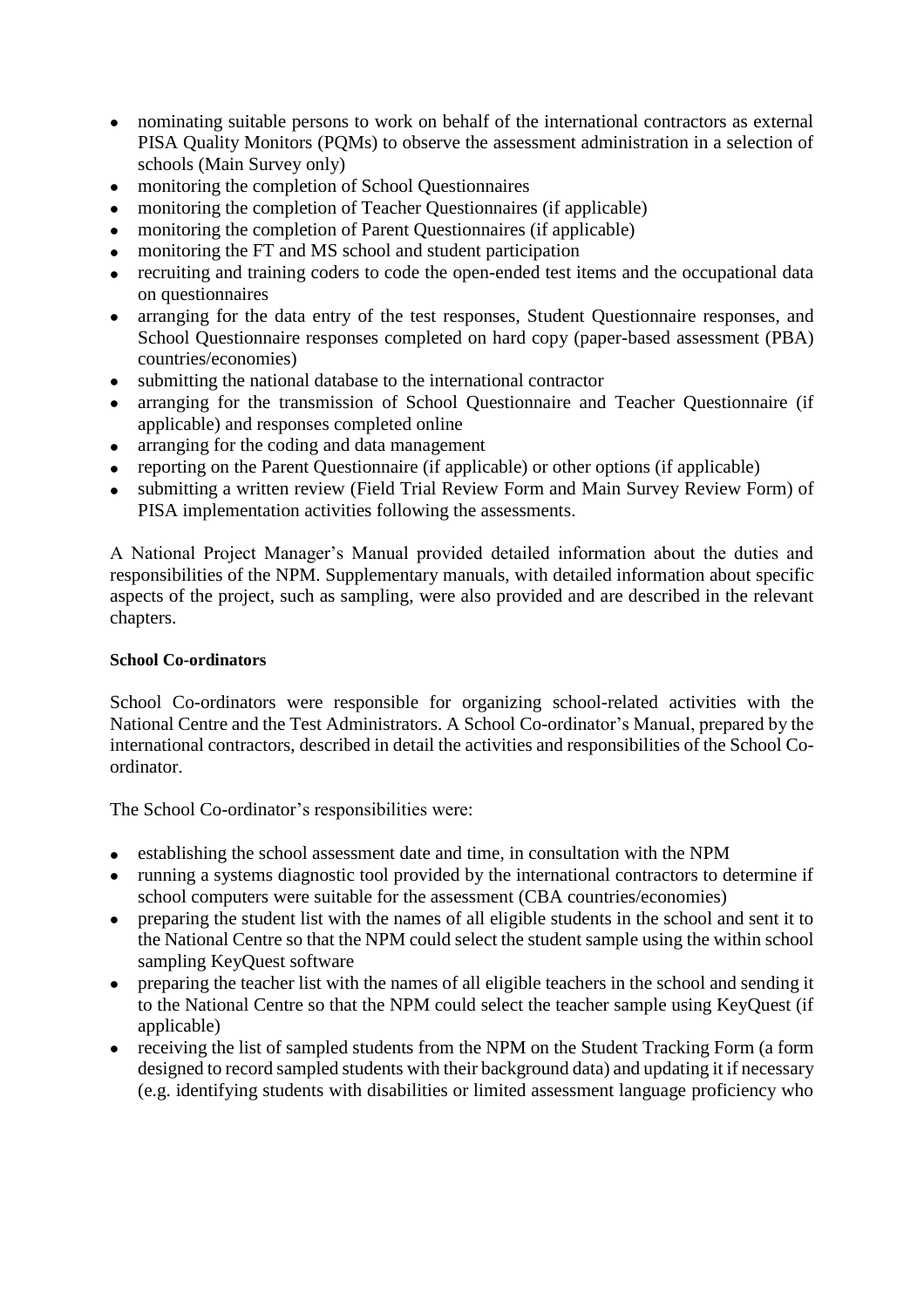could not take the assessment according to criteria established by the international contractors and the PISA Technical Standards)<sup>3</sup>

- receiving the list of sampled teachers on the Teacher Tracking Form from the NPM (if applicable) and updating it (e.g. identifying teachers who refused to complete the questionnaire, no longer taught at the school, or were otherwise ineligible)
- receiving, distributing, and collecting the School Questionnaire (if on hard copy) or monitoring the completion of the School Questionnaire if completed online
- distributing instructions for completing the Teacher Questionnaire online and monitoring the completion online (if applicable)
- receiving and distributing the Parent Questionnaire if applicable (generally, the School Coordinator sent the questionnaire to the parents 1-2 weeks before the assessment and requested that students return it to the School Co-ordinator before the assessment date)
- informing school staff, students, and parents of the nature of the assessment and the assessment date by sending a letter or organising a meeting in the school
- securing parental permission, if required by the school or education system
- liaising with the Test Administrator to establish the time and other logistics of the assessment
- informing the NPM and Test Administrator of any assessment date or time changes
- arranging for technical support if administering the assessment on computers
- assisting the Test Administrator with room arrangements for the assessment day.

On the assessment day, the School Co-ordinator was expected to ensure that the sampled students attended the assessment session(s). If necessary, the School Co-ordinator also made arrangements for a follow-up session and ensured that absent students attended the follow-up session.

#### **Test Administrators**

 $\overline{a}$ 

The Test Administrators were primarily responsible for administering PISA in accordance with international standards and PISA procedures. To maintain some level of impartiality, a Test Administrator could not be the science, reading, or mathematics teacher of the students being assessed, and it was preferred that they not be a staff member at any participating school (see Standard 8.2 in Annex F). Prior to the test date, Test Administrators were trained by National Centres. Training included a thorough review of the Test Administrator's Manual and the Student Delivery System Manual (for the CBA countries/economies).

Additional responsibilities included, among others:

- ensuring receipt of the testing materials from the NPM and maintaining their security
- contacting the School Co-ordinator one to two weeks prior to the test to confirm plans
- completing final arrangements on the test day
- reviewing and updating the Student Tracking Form
- completing the Session Attendance Form (a form designed to record students' attendance and assessment instrument allocation)
- completing the Session Report Form (a form designed to summarise session times, any disturbance to the session, etc.)

<sup>3</sup> Some participating countries/economies chose to participate in the Une Heure (UH) option, which is a 1-hour version of the PISA assessment meant for students who are unable to take the full PISA assessment. These students were assessed in separate sessions. Some countries/economies also provide other PISA-approved accommodations.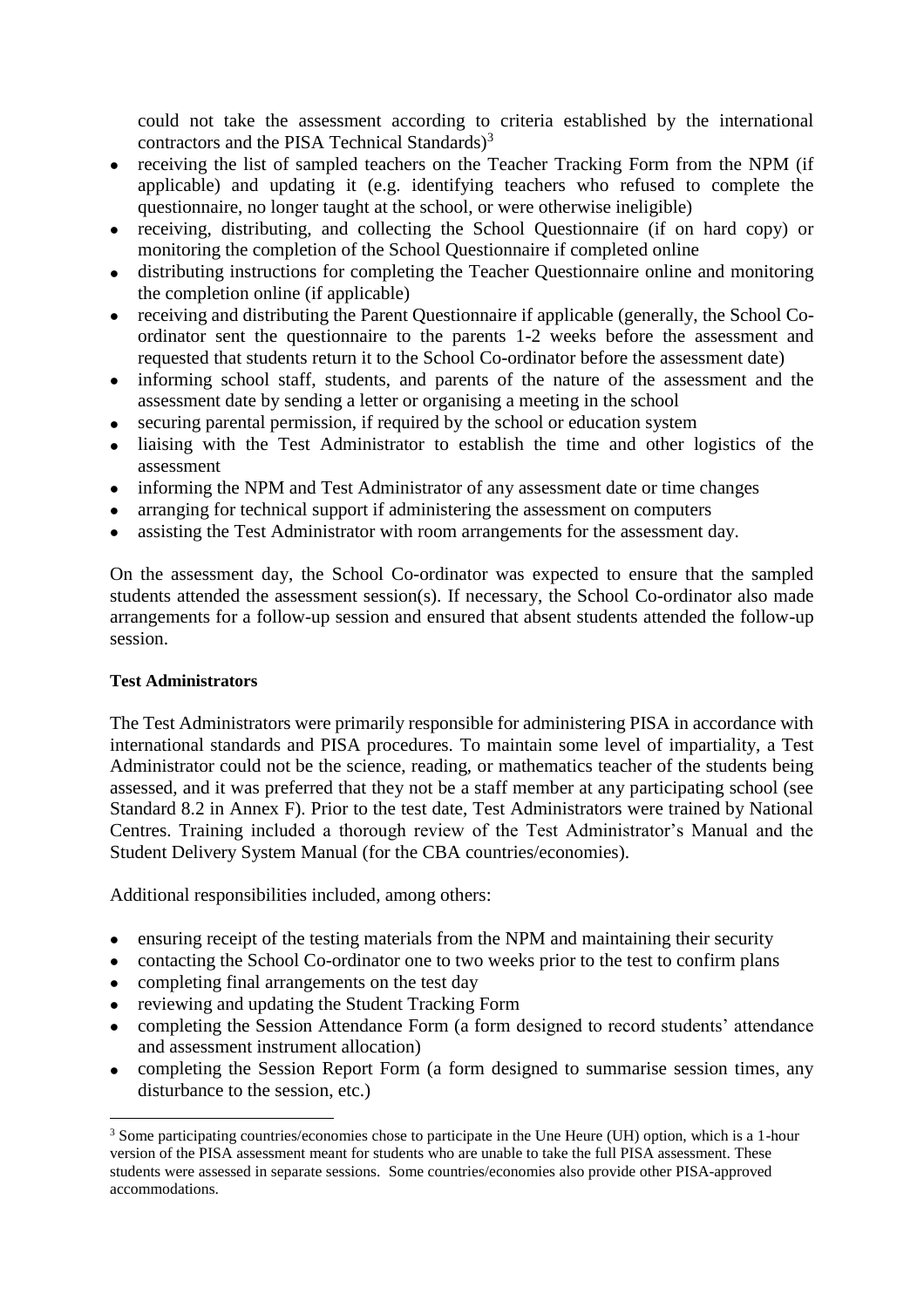- ensuring that the number of test booklets and questionnaires collected from students tallied with the number sent to the school for PBA countries/economies, or ensuring that all the USB sticks used for the assessment were accounted for the CBA countries/economies
- collecting the School Questionnaire from the School Co-ordinator for the PBA countries/economies
- collecting Parent Questionnaires and Teacher Questionnaires (if applicable)
- debriefing with the School Co-ordinator (if applicable)
- conducting a follow-up session, if needed, in consultation with the School Co-ordinator
- sending the School Questionnaire, Student Questionnaires, Parent and Teacher Questionnaires (if applicable), and all test materials (both completed and not completed) to the National Centre after the testing.

# THE SELECTION OF THE SCHOOL SAMPLE

NPMs used the detailed instructions in the School Sampling Preparation Manual to document their school sampling plan and to prepare their school sampling frame.

The national target population was defined, school- and student-level exclusions were identified, and aspects such as the number of small schools (a small school is defined as any school whose approximate enrolment falls below the target cluster size) and the homogeneity of students within schools were considered in the preparation of the school sampling plan.

For all but one participating country, the sampling frame was submitted to the international contractor, who selected the school sample. Having the international contractor select the school sample minimised the potential for errors in the sampling process, and ensured uniformity in the data file outputs for more efficient data processing later (student sampling, data analysis, etc.). It also relieved the burden of this task from National Centres. NPMs worked closely with the international contractor throughout the process of preparing the sampling documentation, ensuring that all nationally-specific considerations related to sampling were thoroughly documented and incorporated into the school sampling plan.

#### PREPARATION OF TEST BOOKLETS, QUESTIONNAIRES, AND MANUALS

As explained in Chapter 2, PISA 2018 was implemented as a computer-based survey with a paper-based version of the assessment that included only trend units. The paper-based version was developed for the small number of countries that did not implement the computer-based survey.

The paper-based version of the tests included 18 booklets in the Field Trial with trend items for reading, mathematics and scientific literacy. As part of the quality control process, the contractors assumed responsibility for preparing national versions of the paper-based assessment booklets from 2015 materials. Those participating countries/economies who did not participate in 2015 either translated or borrowed materials following the standard PISA translation/reconciliation process. All participating countries/economies updated and translated the common booklet parts, which were revised for PISA 2018 and included the cover, general instructions, formula sheet for Mathematics, and the acknowledgements page.

Once the clusters and common booklet parts were finalised and approved by the National Centres, the Field Trial booklets were assembled by the contractors and shared with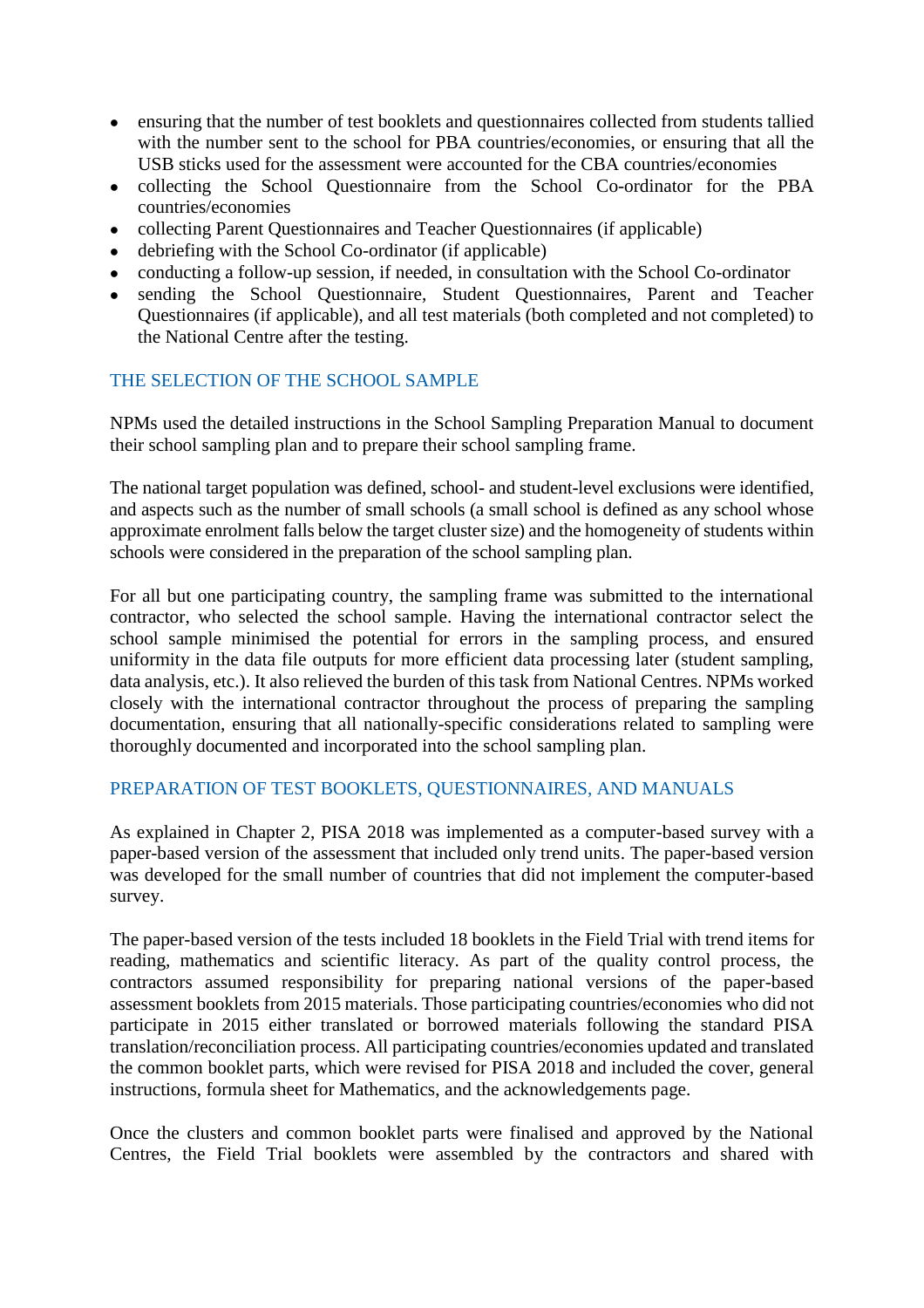participating countries/economies for final review and signoff. Following that approval process, print-ready files were provided to National Centres.

For the Main Survey, National Centres were asked to document any errors in the Field Trial versions of their booklets that required correction. Those requests were reviewed by the contractors and, where appropriate, revisions were made. As was the case in the Field Trial, booklets were provided to National Centres for final review and sign off, and print-ready files were then distributed. The Main Survey tests included 30 booklets.

The computer-based version of the tests included both trend and new items. In preparation for the Field Trial, participating countries/economies from 2015 received their trend computerbased materials for review and revisions. Participating countries/economies were asked to document any linguistic or layout issues in their computer-based materials and any corrections were implemented by the international contractors. All new computer-based items were translated by national teams following the translation and reconciliation processes defined in the PISA standards.

Once all Field Trial instruments were approved by National Centres, including both the test items and background questionnaires, files were locked and the national Student Delivery Systems (SDS) was prepared.

In preparation for the Main Survey, computer-based countries were asked to review their items based on the Field Trial data and identify any serious errors in need of correction. The contractors worked with National Centres to resolve any remaining linguistic or layout issues and prepared the national instruments for the Main Survey.

In addition to the standard paper- or computer-based Student Questionnaire, countries/economies implementing PISA as a computer-based survey were offered to option to administer the Information and Communication Technology Familiarity questionnaire, the Educational Career Questionnaire and the Well-being questionnaire. These three components were administered to students as international options. Fifty-three countries administered the Information and Communication Technology Familiarity Questionnaire, 32 countries administered the Educational Career Questionnaire, and nine countries/economies administered the Wellbeing Questionnaire. During the sessions, the Student Background Questionnaire was always presented first.

All countries administered the standard School Questionnaire, with all PBA countries doing so on paper, and all CBA countries doing so on the computer. In addition, 17 CBA countries also administered the optional paper-based Parent Questionnaire, and 19 CBA countries administered the optional computer-based Teacher Questionnaire.

In general, NPMs were permitted to add up to five questions of national interest as national add-ons to the Student and School questionnaires. Proposals and text for these national were submitted to the international contractor for approval as part of the process of reviewing adaptations to the questionnaires. It was required that the additional material should be placed at the end of the international modules. Following approval of adaptations, the material was verified by the international contractor. NPMs implemented the national adaptations with all aspects verified by contractors. For paper-based countries, PDFs were finalised by the NPM and uploaded to the PISA Portal. For the computer-based instruments, contractors crosschecked and implemented final versions in all languages on the computer-based platform.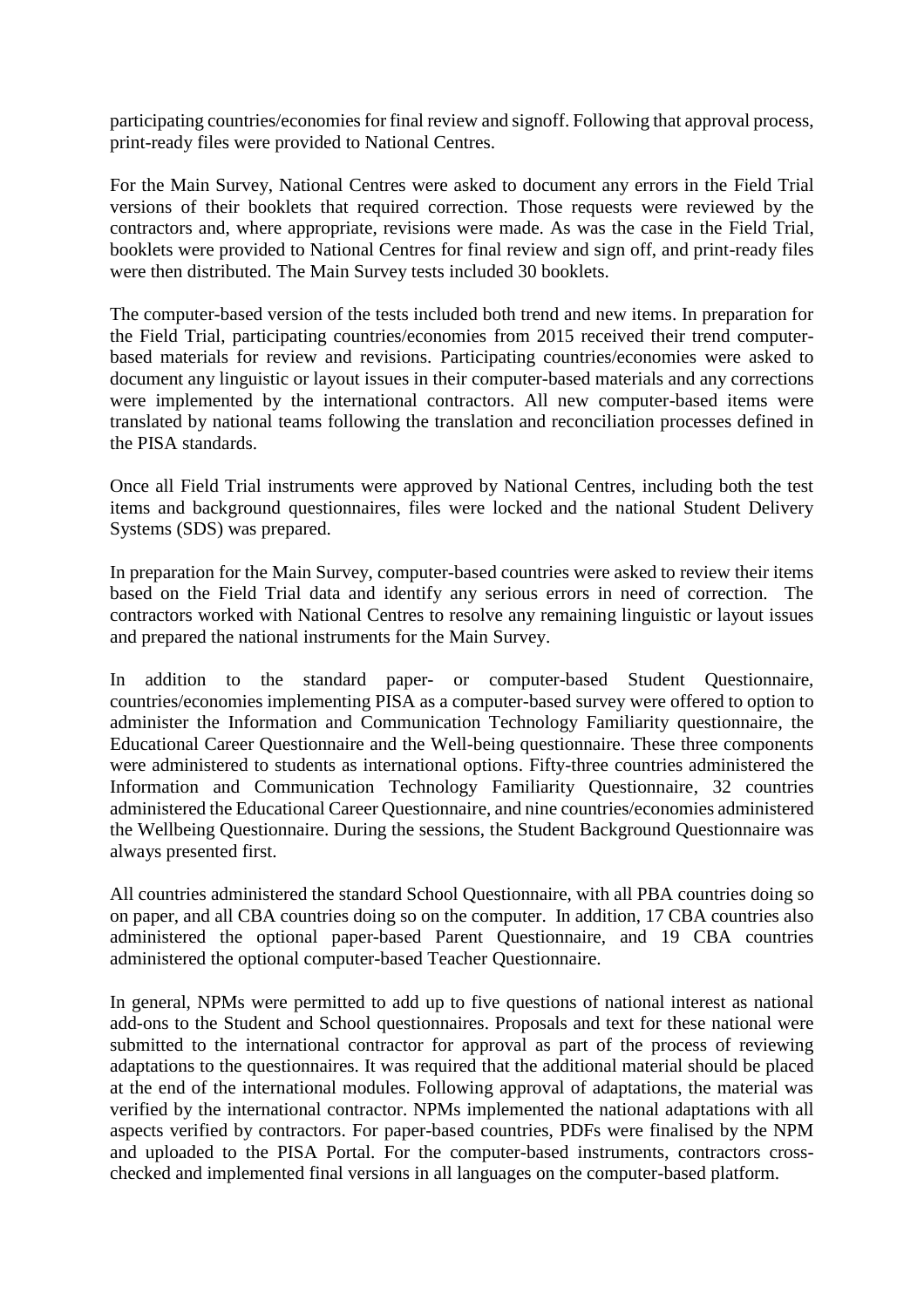The School Co-ordinator's Manual, Test Administrator's Manual, and script(s) used to administer the various sessions (these include the Test Administrator's Script, the *Une Heure* (UH) Script [if applicable]) were also required to be translated into the national test language(s). Only English source versions of the manuals and scripts were provided by the international contractors. NPMs were required to make adaptations to the manuals and script(s) using the New Comment and Track Changes functions in Microsoft Word. Following approval of the adaptations, the manuals and scripts were translated in the national test language(s).

In countries/economies with multiple assessment languages, the assessment instruments, manuals, and script(s) needed to be translated into each assessment language. For a small number of countries/economies, where Test Administrators were bilingual in the assessment language and the national language, it was not required for the manuals to be translated into both languages. However, in these cases, it was still a requirement that the script(s) was/were translated into the language of the test. Scripts underwent linguistic verification by the international contractors to ensure that it was equivalent to the source version. This verification was only done for the Field Trial. Such a verification was not implemented for other schoollevel materials.

Various checking procedures were employed to review how closely national translations of the school-level materials (manuals and scripts) adhered to the Technical Standards. Key elements of the adapted national language versions were reviewed in approximately 10% of countries. No significant deviations were noted that might affect data validity and reliability.

# THE SELECTION OF THE STUDENT SAMPLE

Following the selection of the school sample by the international contractor, the list of sampled schools was returned to National Centres. NPMs then contacted these schools and requested a list of all PISA-eligible students from each school. This was used by NPMs to select the student sample.

NPMs were required to select the student sample using KeyQuest, the PISA student sampling software prepared by the international contractor. KeyQuest generated the list of sampled students for each school, known as the Student Tracking Form, and the Session Attendance Form that served as the central administration documents for the study and linked students, test booklets, and student questionnaires.

# PACKAGING AND SHIPPING MATERIALS

The following key documents and items needed to be sent either to the Test Administrator or to the school:

- test booklets and Student Questionnaires for the number of students sampled plus extra unassigned booklets and questionnaires (PBA countries/economies)
- Student Tracking Form
- Session Attendance Forms
- $\bullet$  Session Report Form(s)
- test delivery USB sticks (CBA countries/economies if applicable)
- Student Logon Forms (CBA countries/economies)
- Teacher Logon Forms (if applicable)
- Materials Reception Form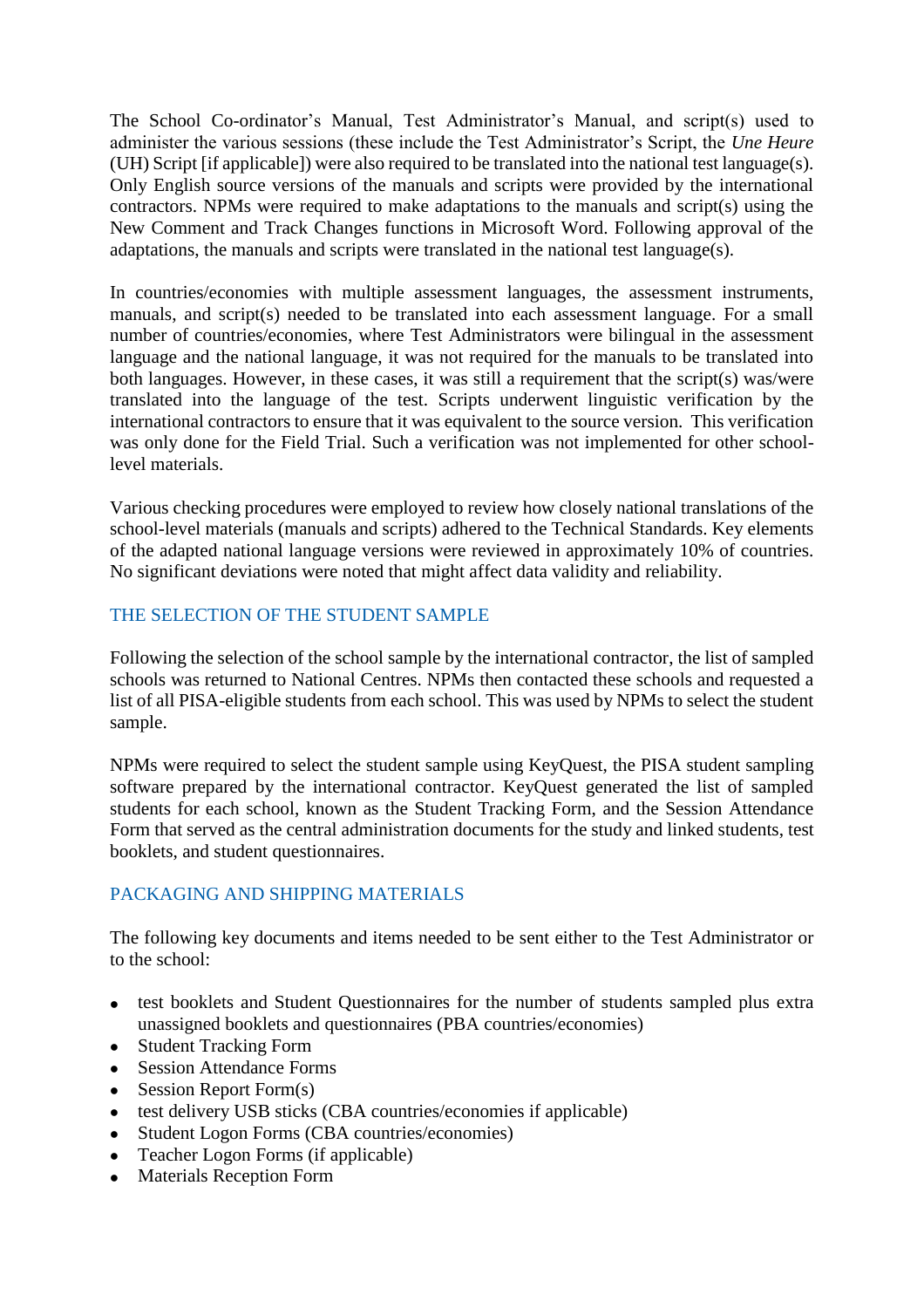- Materials Return Form
- additional materials, e.g. pens and calculators, per local circumstances.

For PBA countries/economies, one of the separate test booklets in the Field Trial and one of the separate test booklets in the Main Survey was pre-allocated to each student by KeyQuest from a random starting point in each school. KeyQuest was then used to generate the school's Session Attendance Forms, which contained the number of the allocated booklet alongside each sampled student's name. This information was used by the Test Administrators when distributing the booklets to students.

For CBA countries/economies, computer-based forms were assigned automatically by the KeyQuest based on the integrated design.

#### **Field operations procedures specific to paper-based assessment countries/economies**

It was recommended that National Centres print removable labels, each with a student identification number and his or her specific test booklet number, as well as the student's name. Two or three copies of each student's label could be printed and used to identify the test booklet and the questionnaire. Instructions were provided in the Test Administrator's Manual on how to apply labels as a quality control method to help ensure that students received the correct booklet and questionnaire. After the assessment, labels were removed to help maintain the confidentiality of students' responses.

NPMs were allowed some flexibility in how the materials were packaged and distributed, depending on national circumstances. In most countries/economies, materials were shipped directly to the Test Administrator rather than to the school. It was specified, however, that the test booklets for a school be packaged so that they remained secure, possibly by wrapping them in clear plastic and then heat-sealing the package, or by sealing each booklet in a labelled envelope. Most countries/economies bundled booklets specific to a school, and the Test Administrator applied the removable student labels prior to the test date. Procedures for preparing test booklets and student questionnaires were described in the Test Administrator's Manual.

#### **Field operations procedures specific to computer-based assessment countries/economies**

It was highly recommended that Test Administrators test the USB sticks prior to the test day to detect any defective USB sticks. Directions for testing the USB sticks were provided in the Student Delivery System Manual.

Test Administrators prepared the Student Logon Forms by ordering them in the order that the students appeared on the Session Attendance Form, numbering the Student Logon Forms, and then crosschecking that the password listed on the Session Attendance Form matched the password listed for that student on the Student Logon Form.

NPMs were allowed some flexibility in how the materials were packaged and distributed, depending on national circumstances. In most countries/economies, materials were shipped directly to the Test Administrator rather than to the school.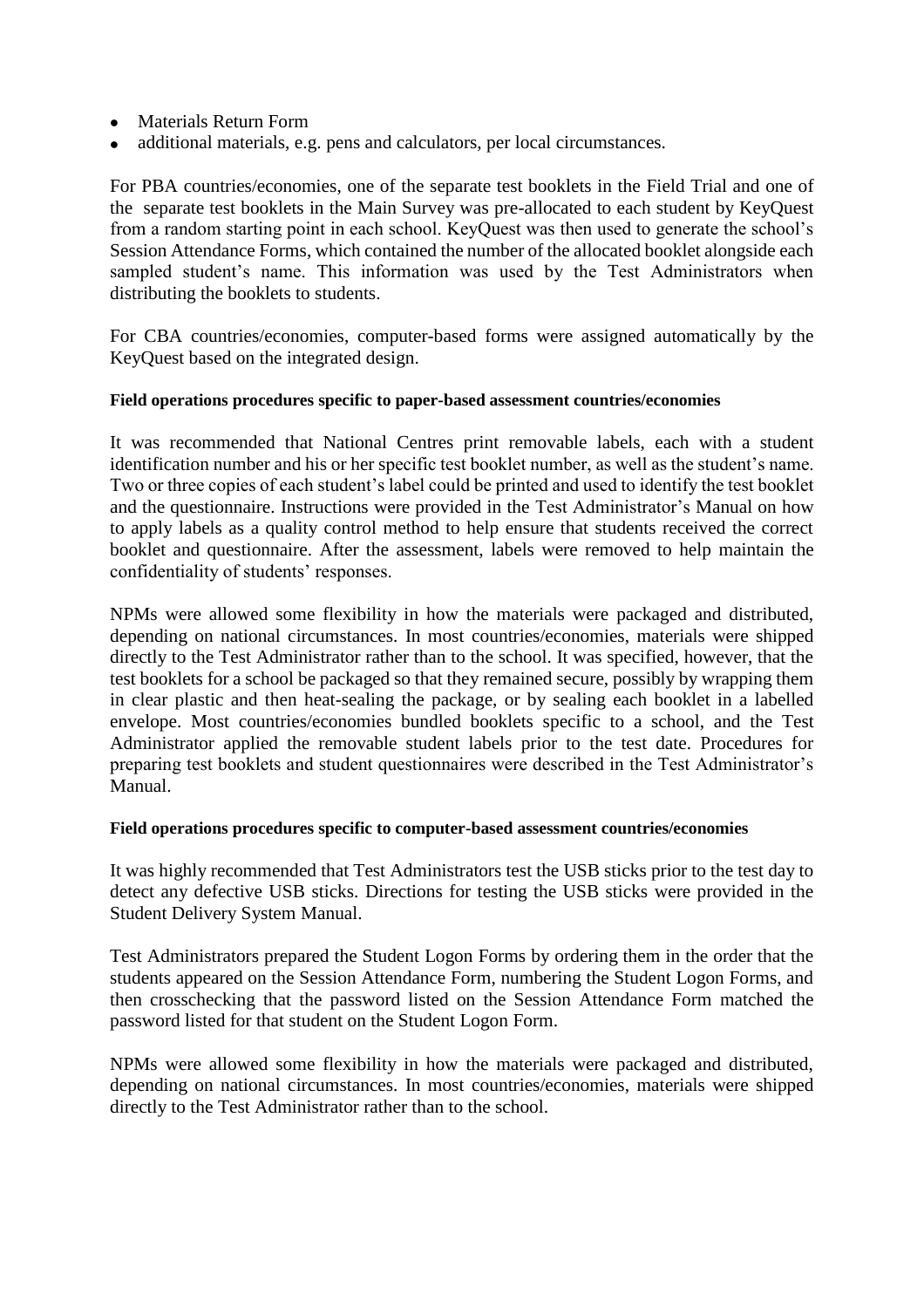# TEST ADMINISTRATION

After arriving at the school on assessment day, Test Administrators were required to review the Student Tracking Form with the School Co-ordinator and update the form as necessary. The Session Attendance Forms also were updated as necessary. Once the forms were updated, the Test Administrator set up the room and materials for the assessment session following the steps as described in the Test Administrator's Manual:

#### **Steps for setting up CBA test administration**

- allocate a work space and computer to each participating student.
- set up computers for each student expected to be tested.
- distribute Student Logon Forms to students, ensuring that each student receives only the logon form assigned to that student on the Session Attendance Form.
- set aside the materials for students who had any non-participant codes recorded on the Student Tracking Form or did not attend the assessment session from the very beginning.

### **Steps for setting up PBA test administration**

- allocate a work space to each participating student.
- distribute test booklets (and later Student Questionnaires) to students, ensuring that each student receives only the test booklet assigned on the Session Attendance Form.
- write the testing date on a board visible to all students.
- ask the students to write the testing date on their test booklet covers in the required format DD/MM/YYYY at the beginning of the session.
- set aside the materials for students who had any non-participant codes recorded on the Student Tracking Form or did not attend the assessment session from the very beginning.

#### **Administering and monitoring the test**

To obtain comparable and reliable data, Test Administrators were required to follow the timing of the paper-based assessment strictly, especially the administration of the test sessions (2 sessions of exactly 1 hour each). The timings were the same for CBA test sessions, with additional time added if one or more of the optional questionnaires was administered. Although CBA test sessions were timed by the student delivery system, Test Administrators were still required to enforce the timing and not move students forward prematurely. The timing is shown in Figure 6.1 below.

| Activity                                                | Timing                            |
|---------------------------------------------------------|-----------------------------------|
| Distributing materials and reviewing general directions | 15 minutes (approximately)        |
| First 60 minutes of test                                | 60 minutes (exactly)              |
| Short break                                             | Generally, no more than 5 minutes |

#### *Figure 6.1: Timing of the assessment sessions*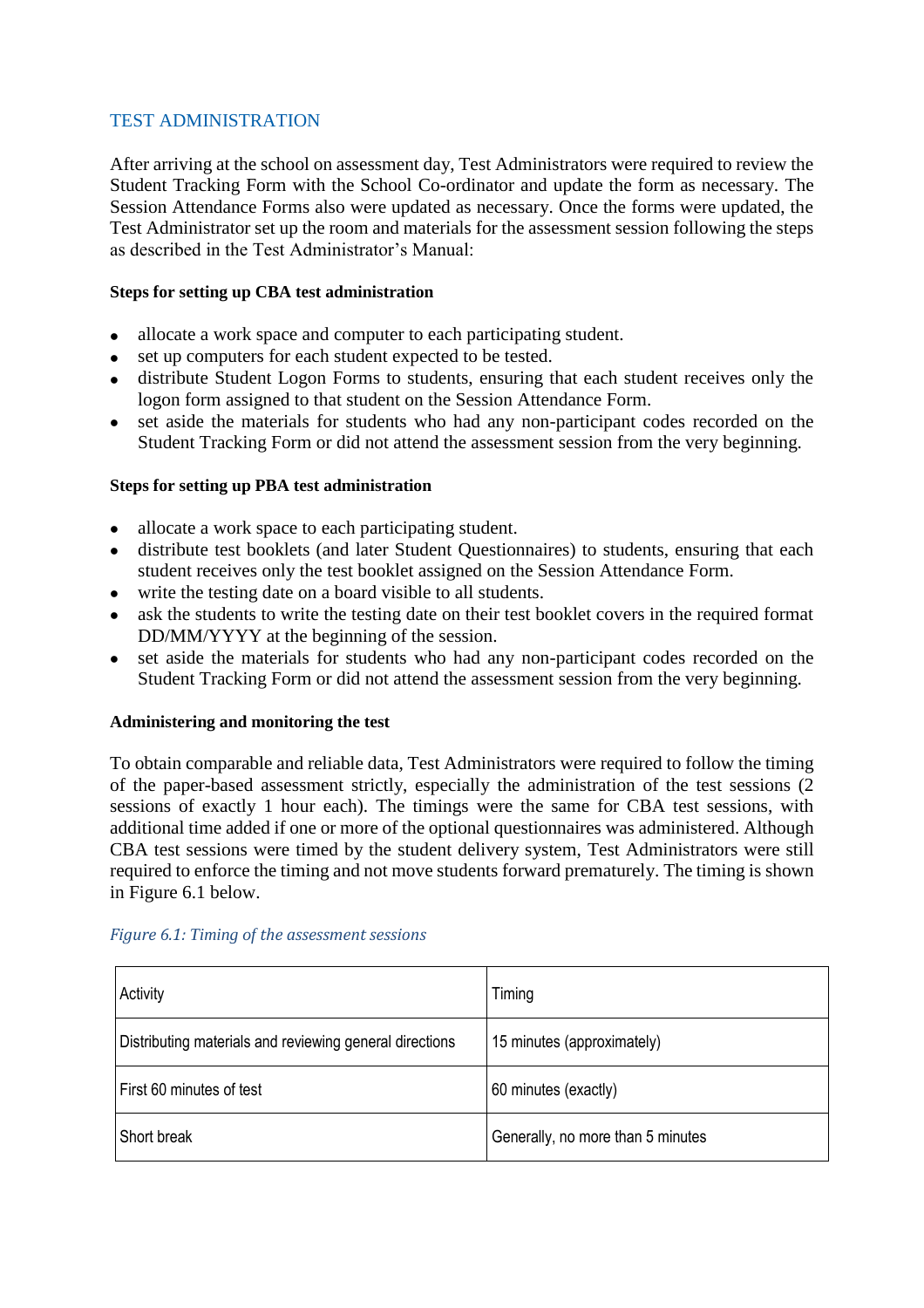| Activity                                        | Timing                                                                          |
|-------------------------------------------------|---------------------------------------------------------------------------------|
| Second 60 minutes of test                       | 60 minutes (exactly)                                                            |
| <b>Break</b>                                    | 15 minutes*                                                                     |
| <b>Student Questionnaire</b>                    | 35 minutes (approximately) + additional time for any<br>optional questionnaires |
| Collecting the materials and ending the session | 15 minutes (approximately)                                                      |
| Total                                           | Student Time: 3 hours 30 minutes (approximately)                                |

\* The amount of break time before beginning the Student Questionnaire is not strict. The recommended amount of time is 15 to 30 minutes, but the time can be adjusted at the discretion of the National Centre, and school circumstances.

NPMs were allowed to adapt the length of the short break after the first hour of testing. Most countries/economies allowed only the recommended 5-minute break. In a few cases, countries/economies did not offer a break between test sections as they felt this would be too disruptive.

No changes to the timing of the test sessions were allowed. Adaptation to the timing of the Student Questionnaire session (both CBA and PBA) was possible in order to maximise the contextual data obtained from students. If most of the students in the session were still working at the end of the allotted time for the questionnaire, 10 additional minutes were given to allow completing it.

The test scripts for both CBA and PBA sessions had to be read to the students word-for-word to maintain standardised assessment procedures across all participating countries/economies. For PBA sessions, the Test Administrators were required to read the extensive practice exercises and other key instructions to the students. Therefore, if a student arrived after these instructions were read, the student could not participate in the session and was marked absent. However, for CBA sessions, the key instructions and exercises were presented by the Student Delivery System. If students arrived within about 5 minutes after other students started the exercises, the Test Administrators informed the student about the purpose of the test and would allow the student to begin.

For both CBA and PBA sessions, students were not allowed to leave the session unless it was absolutely necessary. If a student could not complete the session for any reason, the Test Administrator had to log the student out of the session (CBA sessions) or collect the student's test material (PBA sessions). If the student was absent for more than 10 minutes from the test or the questionnaire session (CBA or PBA), the Test Administrator recorded this student as "partially present" on the Session Attendance Form.

For both CBA and PBA sessions, Test Administrators were not allowed to provide any help with the test items. For CBA sessions, the Test Administrator referred students who had questions to the "Help" function built into the Student Delivery System. For PBA sessions, the Test Administrator was instructed to inform them to do the best they could. However, for both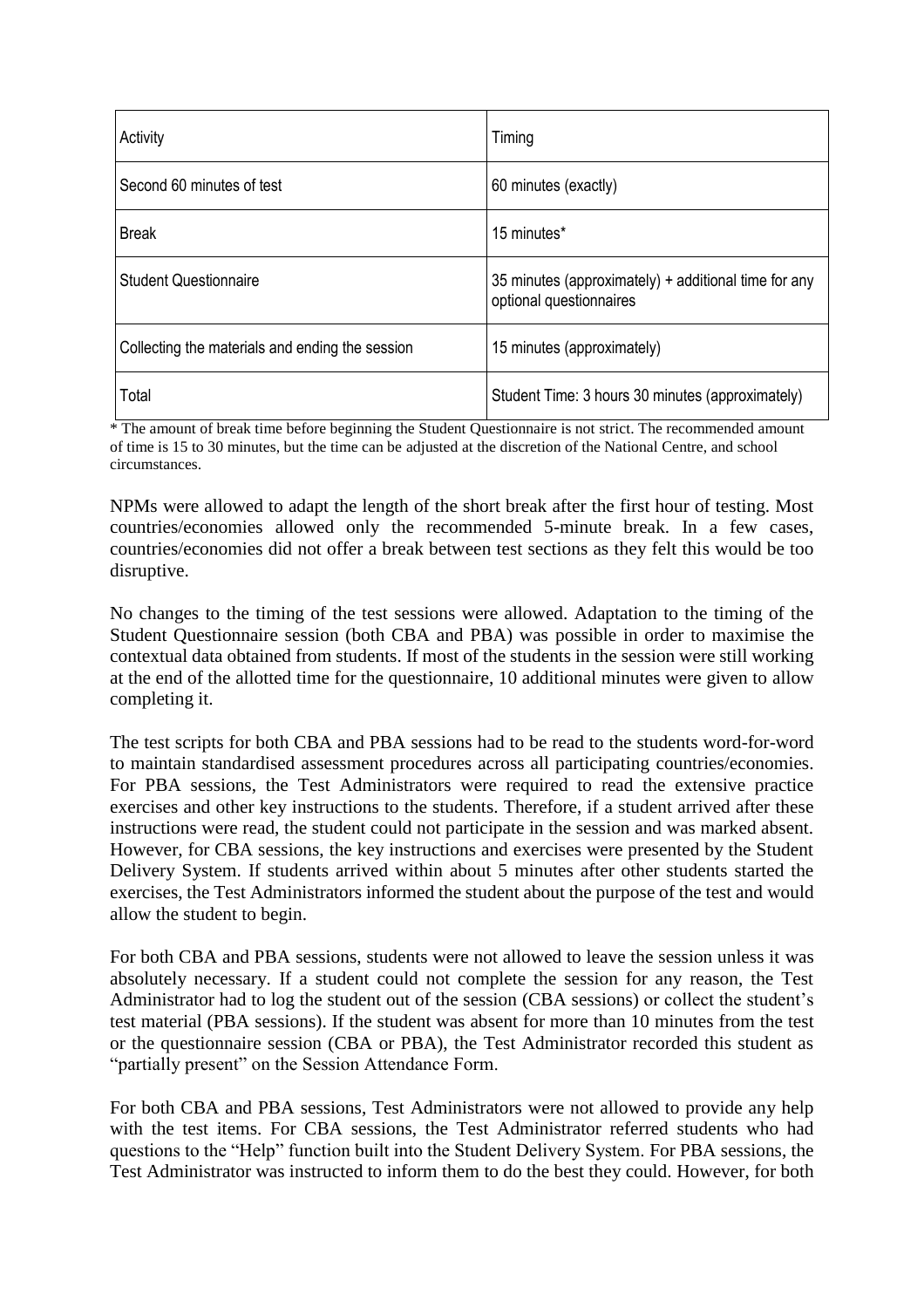CBA and PBA sessions, the Test Administrator could answer questions about items in the Student Questionnaire following specific instructions in explanatory notes for Student Questionnaire items provided to them by the international contractors.

Observers during the testing sessions were generally limited to necessary staff members and the international PISA Quality Monitors. National Centre staff were encouraged to observe assessments when possible. National Centres were responsible for ensuring that confidentiality arrangements were in place (see Standard 11.1 in Annex F). In most cases, it was national policy to require observers to sign a confidentiality agreement.

At the end of the computer-based administration (test, Student Questionnaire, and other international and national options), Test Administrators logged out any students still logged in to the test and collected and destroyed all logon forms. The Test Administrator then collected all USB sticks (if used) and conducted a quality-control check on the number of USB sticks and the information on the Student Tracking Form, Session Attendance Form, and Session Report Form. Test Administrators also transmitted the test data following data-transmission procedures outlined by the National Centre. The assessment material from each administration session was then bundled together with the corresponding Session Attendance Form and Session Report Form and shipped to the National Centre, typically within 24 hours of completing the assessment, or the follow-up session.

At the end of the paper-based administration (test, Student Questionnaire, and other national options), Test Administrators collected all assessment materials as well as the completed School Questionnaire from the School Co-ordinator. The assessment material from each administration session had to be bundled together with the corresponding Session Attendance Form, Session Report Form, unused test booklets, and Student Questionnaires and shipped to the National Centre, typically within 24 hours of completing the assessment or follow-up session.

Any missing secure and confidential material was to be reported to the Survey Operations team as soon as possible, and no later than 24 hours after the discovery of the missing data. National Centres are asked to use a standard form to report missing items and what was done to recover them.

# RECEIPT OF MATERIALS AT THE NATIONAL CENTRE AFTER TESTING

It was recommended that the National Centre establish a database of sampled schools before testing began to record the shipment of materials to and from schools, tallies of materials sent and returned, and to monitor the progress of the materials return, including completion of online questionnaires throughout the various steps in processing materials (for CBA countries/economies).

It was recommended that upon receipt of materials back from schools, the counts of completed and unused booklets or USB sticks also be checked against the participation status information recorded on the Student Tracking Form.

#### FIELD TRIAL AND MAIN SURVEY REVIEWS

NPMs were required to complete a structured review of their Field Trial and Main Survey operations. These reviews were an opportunity to provide feedback to the international